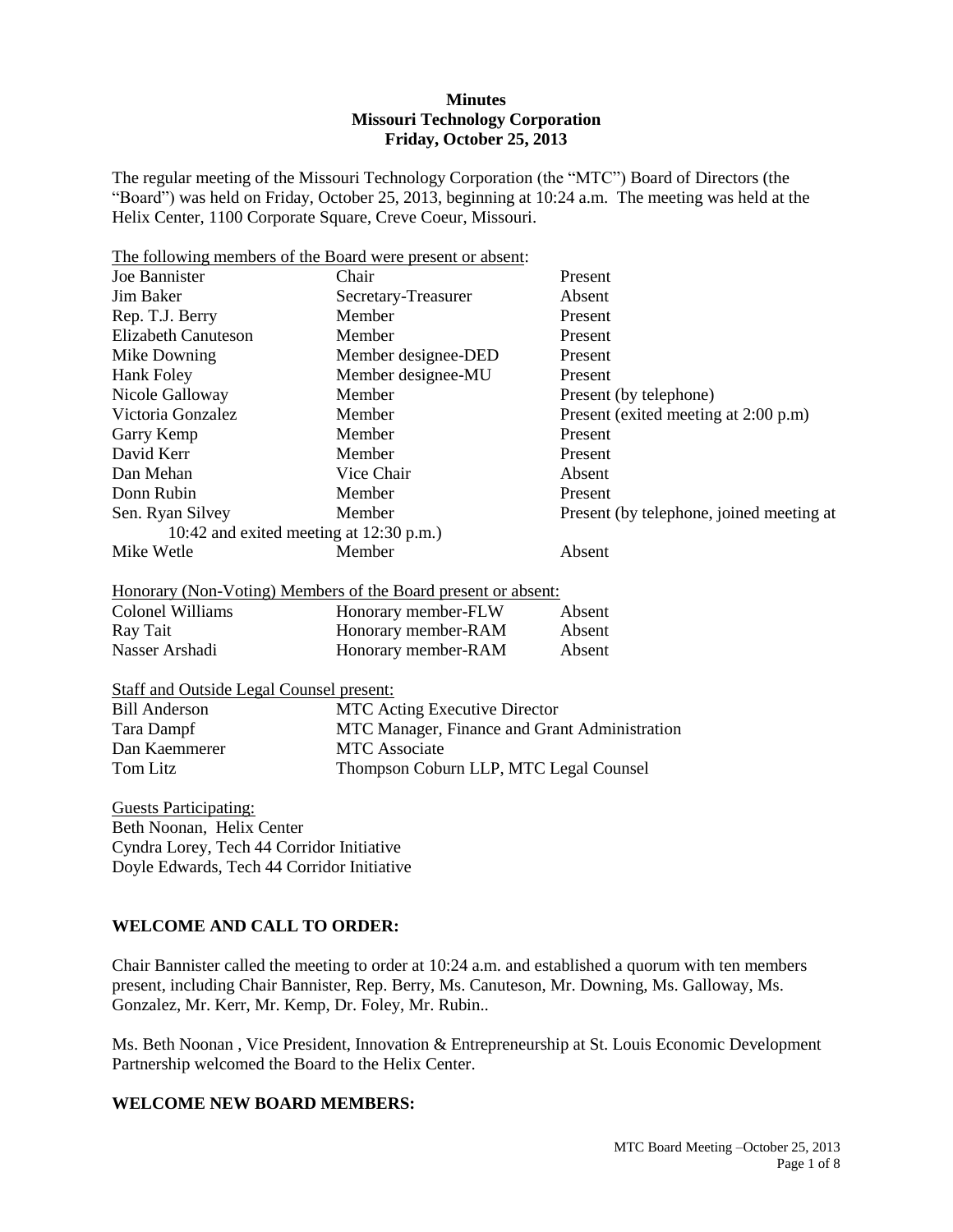Chair Bannister welcomedtwo new Board members attending the Board meeting for the first time. These members included Dr. Foley and Ms. Galloway.

### **APPROVAL OF MINUTES FROM PRIOR MEETING:**

Chair Bannister asked if there were any comments on the draft minutes of the June 28, 2013 Board meeting, which had been distributed to the Board prior to the meeting. On motion by Mr. Downing, seconded by Dr. Foley, the following resolution was unanimously approved:

**RESOLVED**, the Board hereby approves the minutes of the regular Board meeting held on June 28, 2013, as submitted.

## **EXECUTIVE DIRECTOR REPORT:**

Chair Bannister then asked Director Anderson to present the MTC Executive Director's report. Director Anderson reported that eight IDEA Fund financings closed since the June Board meeting totaling \$1.6 million and leveraging \$2.4 million of capital. Overall, 42 IDEA Fund financings have closed totaling \$12.5 million raising leveraged capital of more than \$58 million. Director Anderson advised the Board that Governor Nixon had released the withheld funding for MTC to allow for use of the total \$6.3 million appropriation in fiscal year 2014.Director Anderson then noted that the third and final disbursement of SSBCI funds was received by the Department of Economic Development after a successful on-site compliance review of the program. Director Anderson then closed his report by reviewing first quarter activities.

#### **DEPARTMENT OF ECONOMIC DEVELOPMENT REPORT:**

Chair Bannister then asked Mr. Downing to present the Department of Economic Development report. Mr. Downing reported a growth of the economy based on STEM workers in advanced positions. He then invited Board members to the National Convening on Higher Education being held at the Kauffman Foundation on November 16, 2013 and the Missouri STEM Coalition Summit on November 20, 2013.Mr. Downing then highlighted recent DED activities which included receiving funds from the Economic Development Administration for small nuclear reactors, beginning the Export Missouri program in October 2013 and the focus on economic betterment of rural communites. Mr. Downing stated that more information about the activities of DED could be found on the DED website or Missouri Focus newsletter.

#### **EXECUTIVE COMMITTEE REPORT:**

Chair Bannister presented the Executive Committee report. He reported that the Executive Committee had met five times since the June Board meeting to approve investment documents and to discuss the 2013 MTC Annual Report. Chair Bannister than opened for discussion the topic of the Annual Report. After a discussion and on motion by Rep. Berry, seconded by Dr. Foley, the following resolutions were unanimously approved by those members present:

**RESOLVED**, the Board hereby approves the draft 2013 MTC Annual Report presented to this Board in substantially the form presented; and

**FURTHER RESOLVED,** the Board hereby authorizes the Acting Executive Director to revise the presented draft in such manner as he deems advisable in the best interest of the MTC and to submit the finalized report for publication and submission to the General Assembly.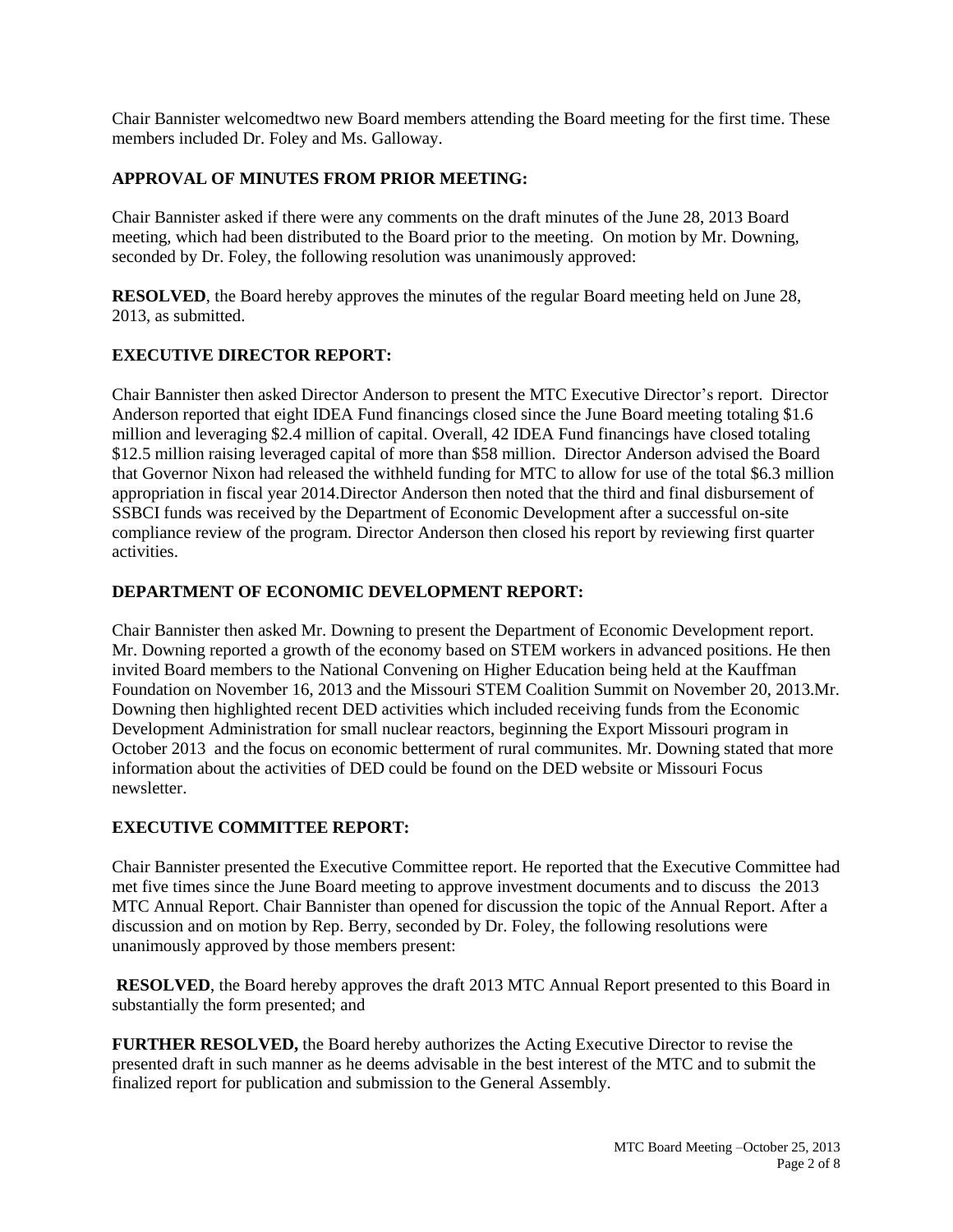### **BOARD GOVERANCE MATTERS:**

Chair Bannister re-nominated Dan Mehan to be Vice-Chair of the MTC Board. On motion by Ms. Canuteson, seconded by Mr. Kemp the following resolution was unanimously approved by those members present:

**RESOLVED**, the Board hereby ratifies the re-appointment of Mr. Dan Mehan as Vice-Chair of the MTC Board.

Chair Bannister re-nominated Dr. Jim Baker to be Secretary/Treasurer of the MTC Board. On motion by Ms. Canuteson, seconded by Mr. Kemp the following resolution was unanimously approved by those members present:

**RESOLVED**, the Board hereby ratifies the re-appointment of Dr. Jim Baker as Secretary/Treasurer of the MTC Board.

Chair Bannister re-nominated Victoria Gonzalez, Dan Mehan, Dr. Jim Baker, and Garry Kemp to be members of the Executive Committee.

Chair Bannister re-nominated Dr. Jim Baker to serve as Chair, Elizabeth Canuteson and himself to continue to serve as members on the Audit Committee.

Chair Bannister re-nominated David Kerr to serve as Chair and members Rep. T.J. Berry, Mike, Downing, Mike Wetle and himself to serve on the Investment Committee.

On motion by Ms. Canuteson, seconded by Mr. Kemp the following resolution was unanimously approved by those members present:

**RESOLVED**, the Board hereby ratifies the re-appointment of members and the respective chairs to the Executive Committee, Audit and Finance Committee, and Investment Committee.

Chair Bannister nominated Nicole Galloway to serve as a member on the Audit Committee. On motion by Ms. Canuteson, seconded by Mr. Kemp the following resolution was unanimously approved by those members present:

**RESOLVED**, the Board hereby ratifies the appointment of Nicole Galloway to the Audit Committee.

#### **AUDIT AND FINANCE COMMITTEE REPORT:**

In the absence of Dr. Baker, Chair Bannister asked Director Anderson to present the Audit and Finance Committee report. Director Anderson presented the FY2014 First Quarter Treasurer's Report, which was distributed to the Board prior to the meeting. After a detailed discussion, and on motion by Mr. Kerr, seconded by Rep. Berry, the following resolution was unanimously approved by those members present:

**RESOLVED,** the Board hereby approves the 1st Quarter FY2014 Treasurer's Report dated October 14, 2013, as submitted.

Director Anderson then reviewed the renewal policy for the Corporation's Directors' and Officers' Insurance which was distributed to the Board prior to the meeting. He stated that the policy is with Allied World National Assurance Group through broker AHM Financial for a premium of \$9,500, After a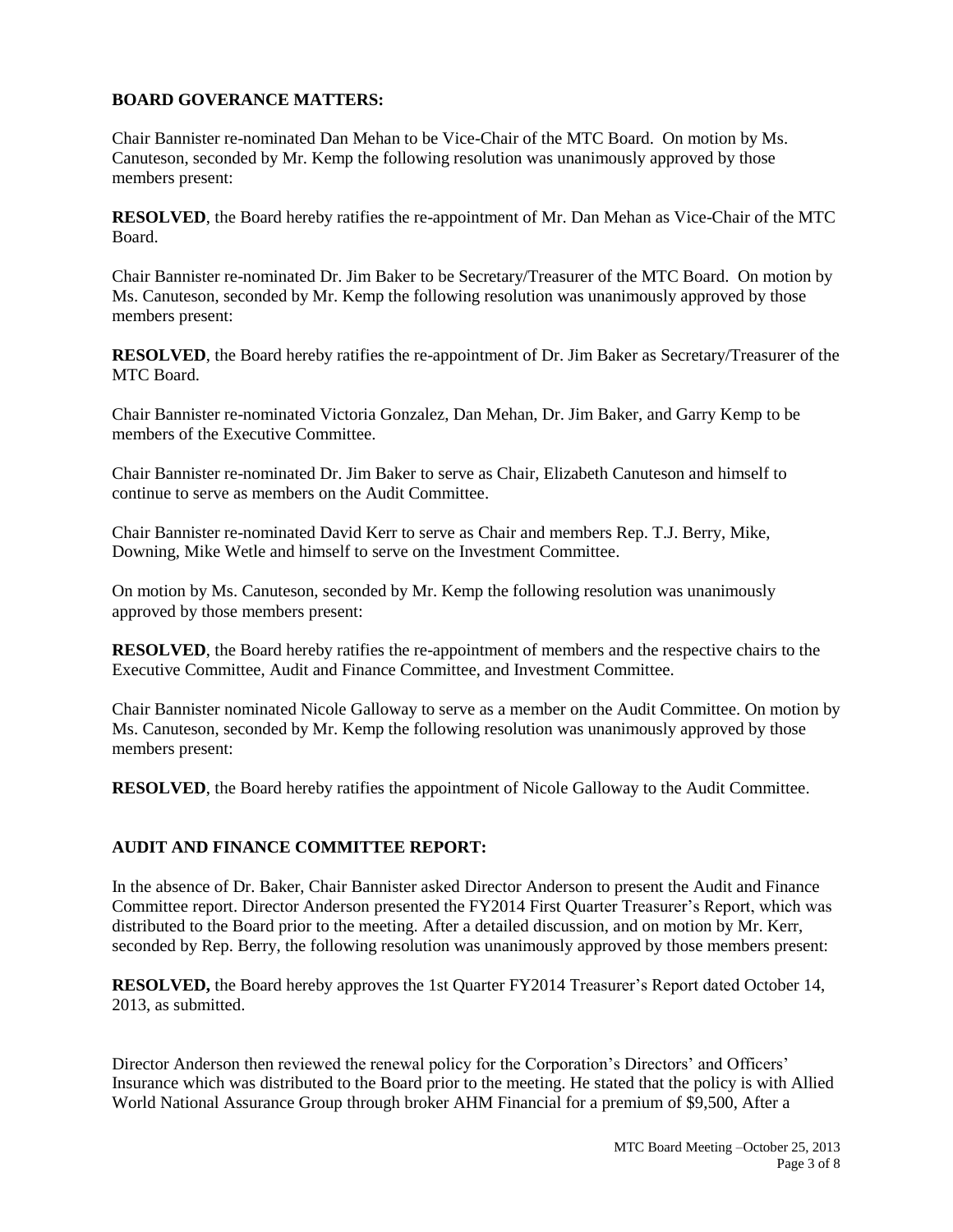discussion, and on motion by Ms. Gonzalez, seconded by Mr. Downing, the following resolutions were unanimously approved by those members present:

**RESOLVED**, the Board hereby authorizes the MTC Executive Committee on behalf of the MTC Board to renew the Corporation's Directors' & Officers' Insurance with Allied World National Assurance company through broker AHM Financial for an annualpremium not to exceed \$10,000, and

**FURTHER RESOLVED**, the Board hereby delegates to the MTC Executive Committee the full power and authority on behalf of the MTC Board to complete any remaining due diligence and to review, negotiate, and approve any and all agreements, documents, or instruments as may be required or desirable in connection with, or in furtherance of, the foregoing resolution.

Director Anderson then reviewed an invoice from the Missouri State Auditor's Office which was distributed to the Board prior to the meeting. After a discussion, and on motion by Ms. Canuteson, seconded by Ms. Downing, the following resolution was unanimously approved by those members present:

**RESOLVED,** the Board hereby authorizes payment to the Missouri State Auditor's Office in the amount of \$39,078 pursuant to the FY2014 MTC Operating Plan.

Director Anderson then reviewed an amendment to the FY2014 Operating Plan as approved on June 28, 2013. The amendment included an adjustment for \$2.6 million in additional SSBCI funds and a \$500 increase in the cost of Directors and Officers Insurance. After a discussion, and on motion by Mr. Kemp, seconded by Ms. Gonzalez, the following resolution was unanimously approved by those members present:

**RESOLVED,** the Board hereby approves the FY2014 Operating Plan amendment as presented, to increase the SSBCI program allocations as set forth therein.

## **CLOSED SESSION:**

On motion by Mr. Kerr, seconded by Dr. Foley, the following resolution was approved by the following roll call vote:

**RESOLVED**, the Board hereby approves entering Closed Session at 11:44 a.m. pursuant to Section 610.021 (1), (12), and (17) RSMo, relating to review post award compliance and updates on current audits of the MTC.

| Rep. Berry        | ave | Mr. Kerr            | aye |
|-------------------|-----|---------------------|-----|
| Ms. Canuteson aye |     | Mr. Rubin           | aye |
| Mr. Downing       | ave | Sen. Silvey         | aye |
| Ms. Galloway      | ave | Mr. Wetle           | aye |
| Ms. Gonzalez      | ave | Chair Bannister aye |     |
| Mr. Kemp          | aye |                     |     |

On motion by Mr. Kerr, seconded by Dr. Foley, the following resolution was approved by the following roll call vote:

**RESOLVED,** the Board hereby approves exiting Closed Session at 11:49 a.m.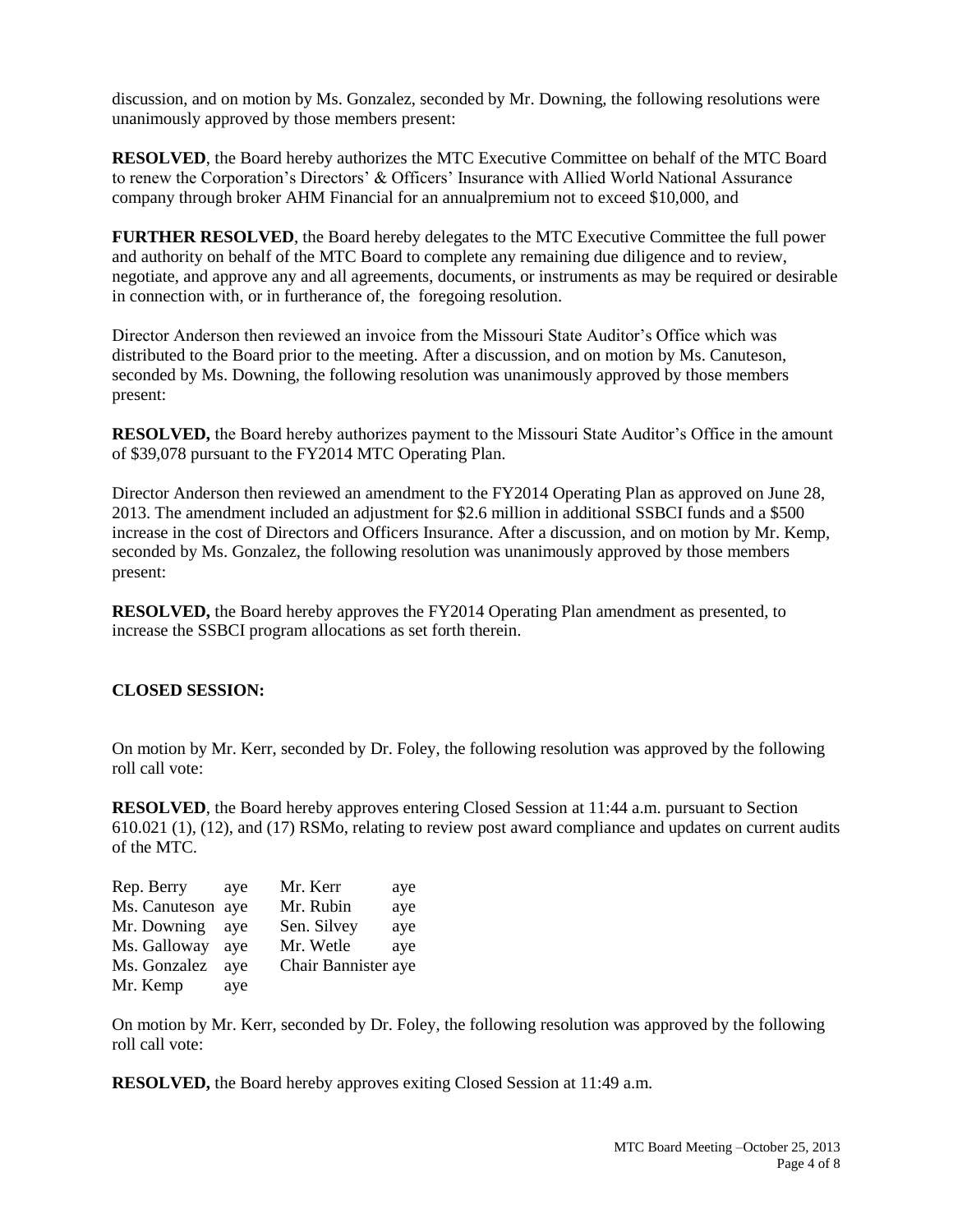| Rep. Berry        | aye | Mr. Kerr            | aye |
|-------------------|-----|---------------------|-----|
| Ms. Canuteson aye |     | Mr. Rubin           | aye |
| Mr. Downing       | ave | Sen. Silvey         | aye |
| Ms. Galloway      | ave | Mr. Wetle           | aye |
| Ms. Gonzalez      | ave | Chair Bannister aye |     |
| Mr. Kemp          | aye |                     |     |

#### **BOARD ACTIONS:**

After a detailed discussion confined to the matters stated above by those present, Chair Bannister reported that the Board took no action during Closed Session.

#### **UPDATE ON UM SYSTEM ENTREPRENEURSHIP:**

Chair Bannister then asked Dr. Foley to present an update on University of Missouri System entrepreneurship.Dr. Foley then gave a presentation on advancing Missouri in economic growth through entrepreneurship within the universities and the need for a regional push for innovation and tech-based economic development.

#### **INVESTMENT COMMITTEE REPORT:**

Chair Bannister then asked Mr. Kerr to present the Investment Committee report. Mr.Kerr called the Board's attention to the Investment Committee report which was distributed to the Board prior to the meeting. Mr. Kerrreported the MTC received a total of eleven IDEA fund Seed Capital Co-Investment Round 8 applications requesting approximately \$7.3 million in total, six IDEA fund Venture Capital Co-Investment (VCCI) applications requesting approximately \$3.5 million in total, and one Missouri Building Entrepreneurial Capacity ("MOBEC") application requesting \$1 million. The applications were evaluated in accordance with MTC's Investment Guidelines. Eleven applications advanced to the Investment Committee for further consideration. Following a day of presentations and in-person applicant interviews on October 4, 2013, the Investment Committee recommended five applications for funding, subject to further due diligence and the preparation and execution of definitive transaction documents, including two SEED, and three VCCI applications.

On motion by Mr. Kerr, seconded by Mr. Rubin, the following resolution was approved by the following roll call vote:

**RESOLVED**, the Board hereby approves entering Closed Session at 1:16 p.m. pursuant to Section 610.021 (1), (12), and (17) RSMo, relating to review Investment Committee recommendations and pending IDEA fund authorizations.

| Rep. Berry        | ave | Mr. Kerr            | aye |
|-------------------|-----|---------------------|-----|
| Ms. Canuteson aye |     | Mr. Rubin           | aye |
| Mr. Downing       | ave | Mr. Wetle           | aye |
| Ms. Galloway      | ave | Chair Bannister aye |     |
| Ms. Gonzalez      | ave |                     |     |
| Mr. Kemp          | aye |                     |     |

On motion by Mr. Kerr, seconded by Mr. Bannister, the following resolution was approved by the following roll call vote:

**RESOLVED,** the Board hereby approves exiting Closed Session at 2:34 p.m.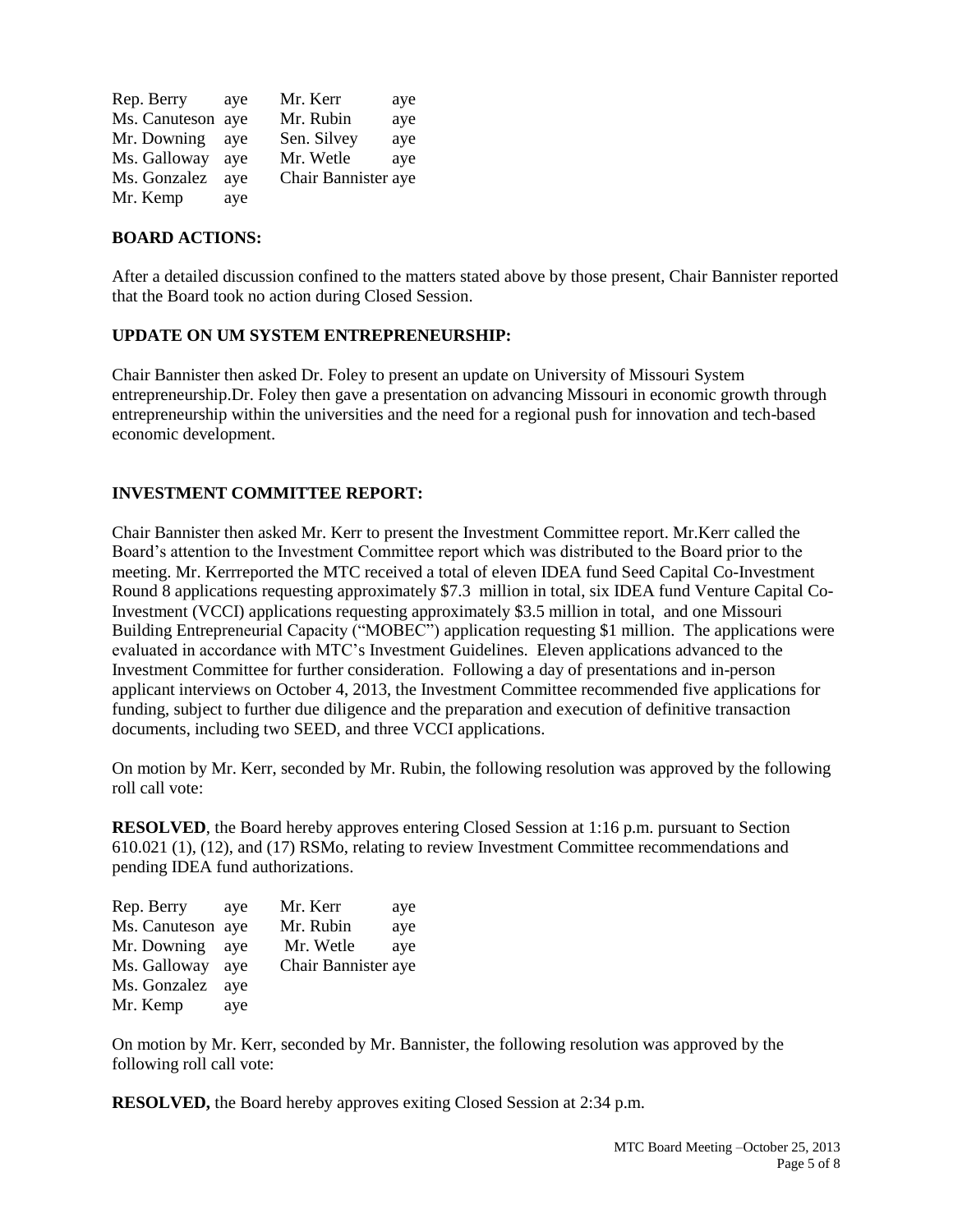| Rep. Berry        | aye | Mr. Kerr            | aye |
|-------------------|-----|---------------------|-----|
| Ms. Canuteson aye |     | Mr. Rubin           | aye |
| Mr. Downing       | ave | Mr. Wetle           | aye |
| Ms. Galloway      | ave | Chair Bannister aye |     |
| Ms. Gonzalez      | ave |                     |     |
| Mr. Kemp          | aye |                     |     |

After a detailed discussion confined to the matters stated above by those present, Chair Bannister reported that the Board took no action during Closed Session. He further stated that, in light of his relationship with BioGenerator and BioSTL, Mr. Rubin exited the meeting and recused himself from the discussion on applications SEED-2013-08-001 and VCCI-2013-08-004 .

#### **ACTION ON INVESTMENT COMMITTEE RECOMMENDATIONS:**

On motion by Mr. Kerr, seconded by Dr. Foley, the following resolutions were approved by those nonrecused memberspresent at the meeting:

**RESOLVED,** the Board hereby approves the following Seed Capital Co-Investment Program awards, subject to satisfying the ordinary program contingencies and other contingencies as noted: SEED-2013-08-001 (GeneriCo, LLC) in the amount of up to \$250,000 to match investment made by BioGenerator; SEED-2013-08-010 (RoverTown) in the amount of \$125,000; and

**FURTHER RESOLVED**, the Board hereby delegates to the MTC Executive Committee full power and authority on behalf of the Corporation to complete any remaining due diligence and to negotiate, amend, and approve any and all agreements, documents or instruments and to take such other actions as may be required or desirable in connection with, or in furtherance of such awards; and

**FURTHER RESOLVED**, the Board hereby authorizes the MTC Acting Executive Director on behalf of the MTC to execute and deliver all documents relating to such awards.

On motion by Ms. Canuteson, seconded by Dr. Foley, the following resolutions were approved by those non-recused memberspresent at the meeting:

**RESOLVED**, the Board hereby approves the following Venture Capital Co-Investment Program awards, subject to satisfying the ordinary program contingencies: VCCI-2013-08-002 (Venture 360, LLC) in the amount of \$200,000; VCCI-2013-08-003 (Kultevat, Inc) in the amount of \$500,000 contingent on additional information as requested by the Board; and VCCI-2013-08-004(Adarza Biosystems, Inc) in the amount of \$500,000;

**FURTHER RESOLVED**, the Board hereby delegates to the MTC Executive Committee full power and authority on behalf of the Corporation to complete any remaining due diligence and to negotiate, amend, and approve any and all agreements, documents or instruments and to take such other actions as may be required or desirable in connection with, or in furtherance of such awards; and

**FURTHER RESOLVED**, the Board hereby authorizes the MTC Acting Executive Director on behalf of the MTC to execute and deliver all documents relating to such awards.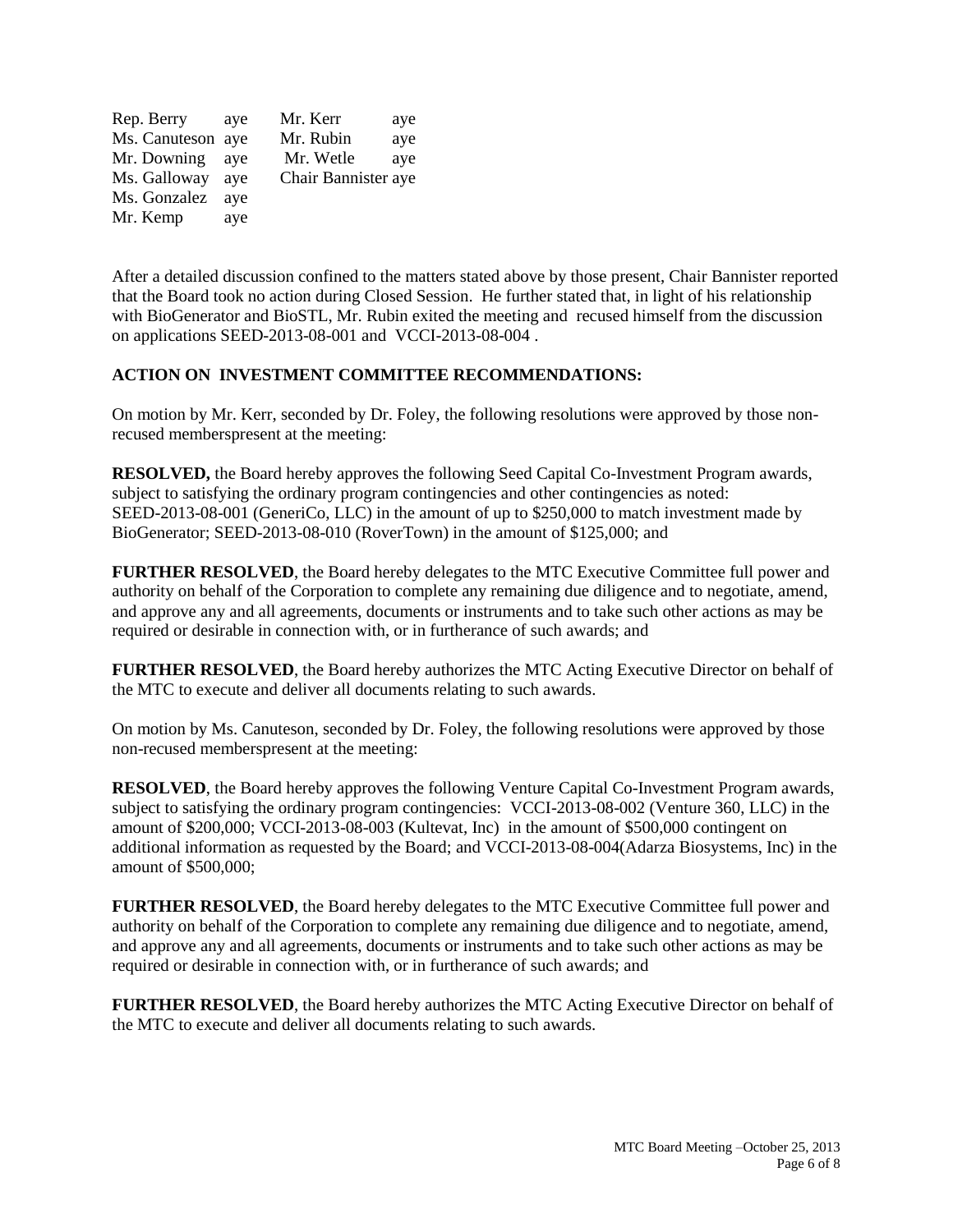# **UPDATE ON TECH 44 CORRIDOR INITIATIVE:**

Chair Bannister then welcomed Cyndra Lorey and Doyle Edwards to present an update on the Tech 44 Corridor Initiative. The pair presented the direction in which the initiative is moving along with its opportunities and challenges. They stated that additional funding from the MTC would help to hire a direct staff person and reach the goals they have set to promote technology, business, people and community development along the I-44 corridor.

After a detailed discussion and on motion by Mr. Rubin, seconded by Dr. Foley, the following resolutions were unanimously approved by those members present:

**RESOLVED**, the Board hereby approves the Grant Agreement to the I-44 Advanced Technology Corridor d/b/a Tech44 in the amount up to \$25, 000 contingent on a 1:1 match; and

**FURTHER RESOLVED**, the Board hereby delegates to the MTC Acting Executive Director full power and authority on behalf of the MTC to complete any remaining due diligence and to negotiate, amend, and approve any and all agreements, documents or instruments and to take such other actions as may be required or desirable in connection with, or in furtherance of such award; and

**FURTHER RESOLVED**, the Board hereby authorizes the MTC Acting Executive Director on behalf of the MTC to execute and deliver all documents relating to such award.

## **UPDATE ON INNOVATION CENTERS/ REVIEW INNOVATION CENTER APPLICATION:**

Chair Bannister then asked Director Anderson to update the Board on Innovation Center activities which occurred in the first quarter. Director Anderson informed the Board that the Innovation Center in Warrensburg had shut down due to the lack of matching funds required by the program. The University of Central Missouri has requested that MTC reimburse for the portion of the Director's salary for the time that the Innovation Center was in operation during FY14. He stated that the amount of reimbursement had yet to be determined but would be brought to the Board for approval before payment.

Director Anderson that stated that staff would be requesting proposals from the remaining Innovation Center for additional funding based on performance due to the release of appropriation funds by Governor Nixon. He reminded the Board that performance funding for the Innovation Centers was approved in the FY2014 MTC Operating Plan.

Director Anderson then reviewed an application for Innovaiton Center designation which was submitted by The Center for Innovation and Entreprenuership at Northwest Missouri State University in Maryville, MO. The application was distributed to the Board prior to the meeting. After a detailed discussion, and on motion by Mr. Downing, seconded by Dr. Foley, the following resolutions were approved by those members present:

**RESOLVED,** the Board hereby approves the proposal for Innovation Center designation to The Center for Innovation and Entrepreneurship at Northwest Missouri State University in Maryville, MO.

**FURTHER RESOLVED**, the Board hereby delegates to the MTC Executive Committee full power and authority on behalf of the MTC to complete any remaining due diligence and to negotiate, amend, and approve any and all agreements, documents or instruments and to take such other actions as may be required or desirable in connection with, or in furtherance of such designation; and

**FURTHER RESOLVED**, the Board hereby authorizes the MTC Acting Executive Director on behalf of